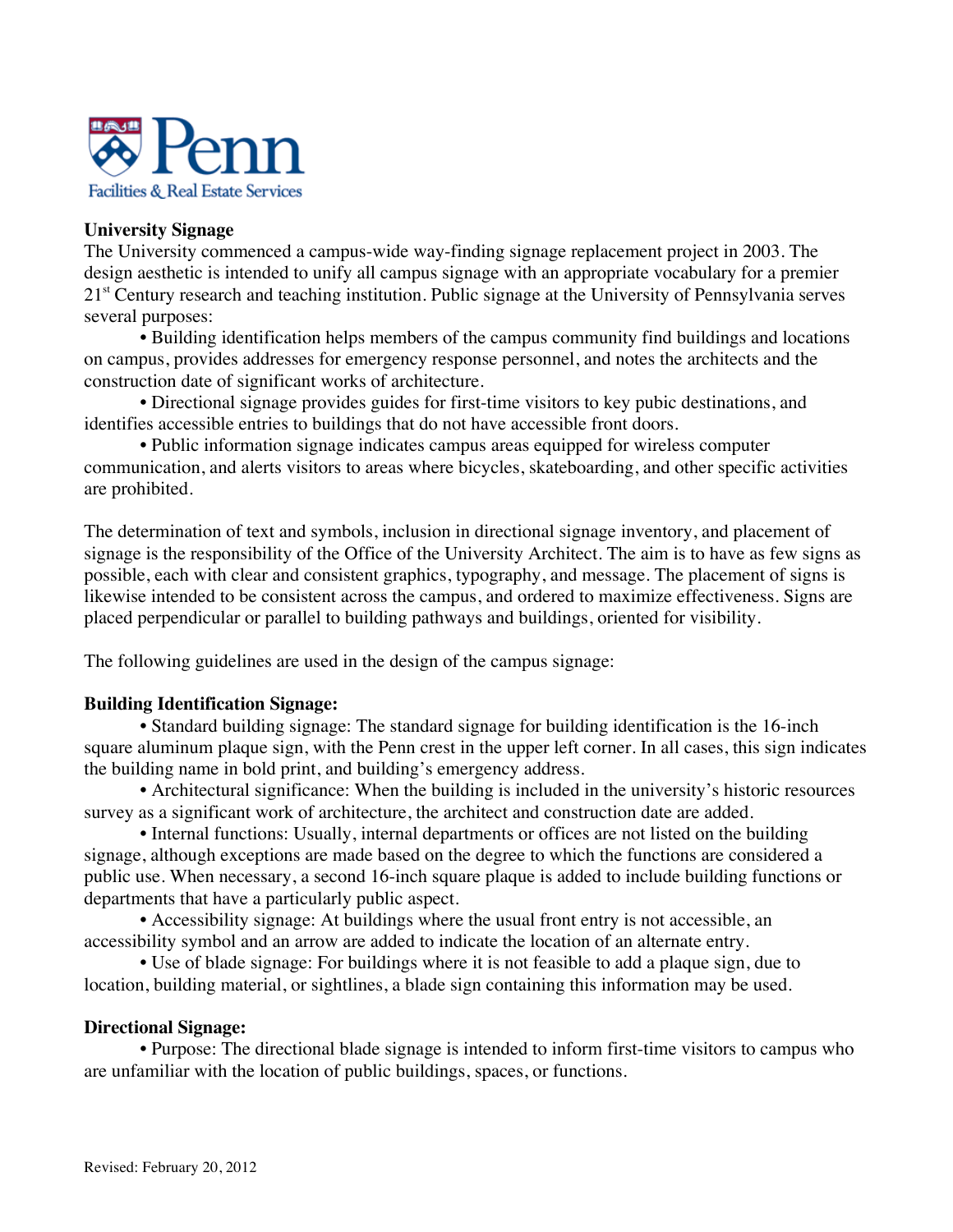• Signage hierarchy: Each sign is designed to accommodate six destinations, plus public information text if necessary. On each sign, destinations are ordered according to the following criteria:

1. Proximity to the sign;

2. Importance of the destination to visitors, taking into account the amount of visitors each destination will receive. Key destinations are admissions and alumni offices, venues for public lectures, exhibits, galleries, or sporting events, and public amenities such as the bookstore and the student center.

3. Creating linked directional signage: It is important to provide sequential, line-of-sight linkages, especially if a change in direction is required to reach the destination.

• Campus Maps: Campus maps are located a strategic entry and gathering points on campus, to provide a comprehensive guide to all campus buildings. Maps are oriented in the direction of viewing for ease of way-finding.

• Guides for the everyday campus community: Way-finding and directional signage is not considered critical for everyday members of the campus community. Addresses, websites, and the campus maps are available to assist members of the Penn community to locate classroom buildings, administrative offices, and academic functions.

• Accessibility signage: The University is committed to creating a fully accessible campus, and for buildings where the main entrance is not accessible, a graphic symbol indicating an accessibility entry route is provided on the directional signage.

#### **Public Information Signage:**

• "No skateboarding..." The campus is primarily a pedestrian environment, but users of several modes of transportation share walkways and plazas. Signage is provided to ensure the safety of persons walking on campus by alerting visitors where skateboarding, roller-blading, and bicycling are prohibited. Secondary purposes of these signs are to protect campus property from abuse and to assist the university police in enforcing rules of behavior. This signage typically uses a shorter blade located at major entries to campus and in areas of heavy pedestrian use.

• Wireless-enabled campus areas: As the university expands the areas of campus equipped for wireless communication, a graphic will be added to existing signage to inform laptop users where access to Penn's wireless system is available.

#### **Temporary Signage:**

There are approximately 13 Kiosks located throughout the campus that serve for the display of temporary signage. Signs and posters attached to buildings, related structures or landscape elements such as fences, trees, etc., are not permitted.

### **Temporary Lawn Signage:**

# **Eligibility:**

Schools, Centers and Student Organizations, operating under the direct authority of the Trustees of the University of Pennsylvania, may apply to the Office of the University Architect for approval of temporary lawn signage. Temporary Lawn Signage shall comply with current University Vending Policy 711 (http://www.hr.upenn.edu/policy/policies/711.aspx) and all other applicable University policies including the Code of Student Conduct. Schools, Centers and Student Organizations may not extend their University affiliation to include a non-university, for-profit organization as a means to promote or sell second party goods or services on campus and signage marketing or promoting such goods or services will not be approved. All Temporary Lawn Signage must clearly identify the sponsoring University organization and display a Facilities and Real Estate Services (FRES) permit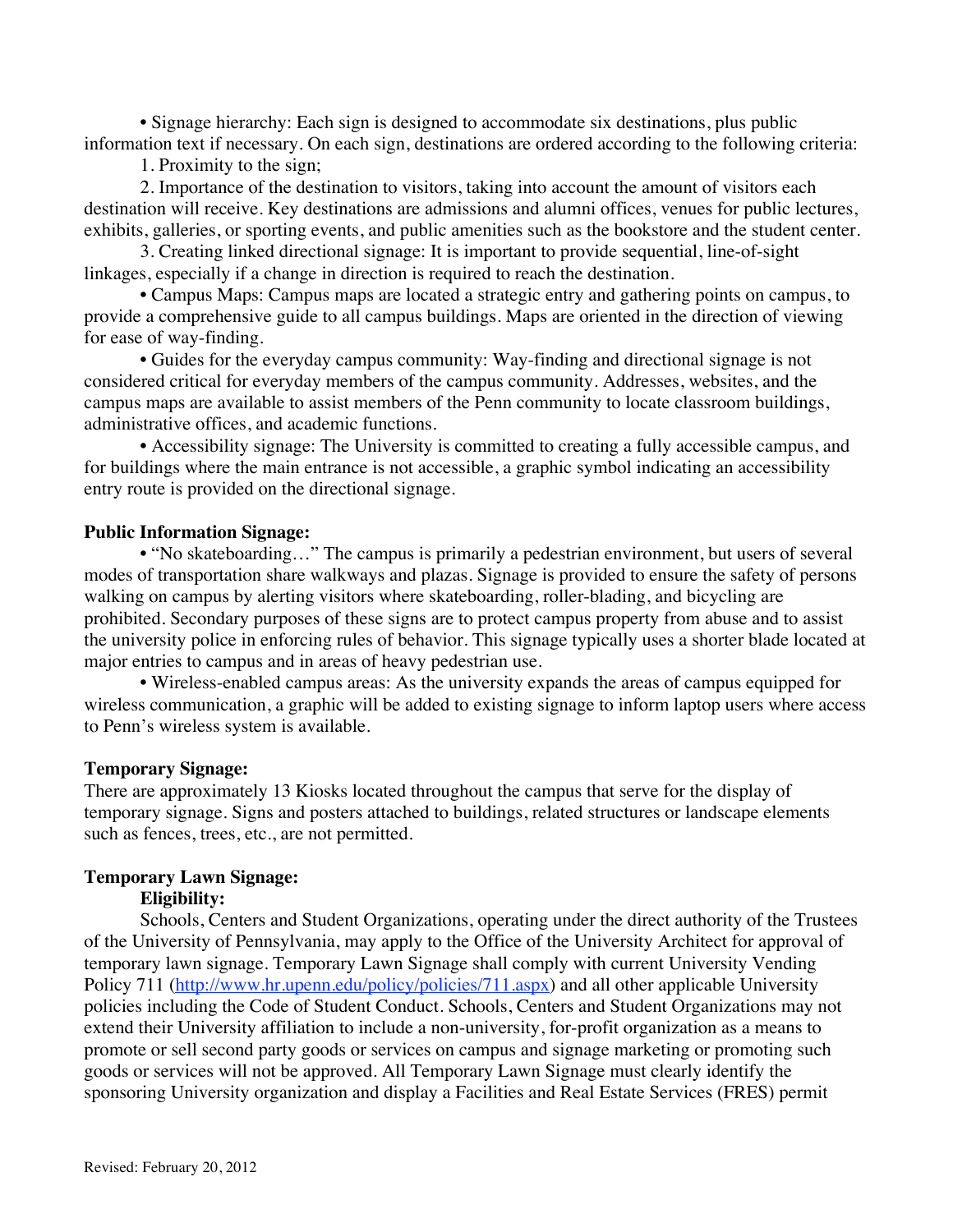stamp. Application to install temporary signage shall be submitted to and approved by the Office of the University Architect in writing, prior to installation or display. Permissions shall be valid for a one-time use. Facilities and Real Estate Services shall remove and dispose of non-compliant signage immediately and user will be invoiced for removal related services. Temporary Lawn Signage is not permitted on campus within scheduled periods, as determined by the current Academic Calendar, proceeding, during and following Alumni Day, Baccalaureate, Commencement or during other periods that may be established by the Office of the University Architect to avoid a proliferation of temporary lawn signage.

# **Application shall include:**

- A pdf of proposed sign content: include graphic and text.
- Number of proposed signs.
- Preferred display schedule: date up / date down.
- Name and contact information of responsible user. (email, phone, organization, center/school)

### **Specifications:**

- The preferred sign support is the "H" shaped wire frame.
- Sign panels shall not exceed 18" x 24".
- Graphic content may be displayed on both sides of a single sign panel.
- Graphic content shall include organization identification and FRES permit stamp.
- An organization may display a maximum of 10 signs for a period of 1 week.
- An organization may display a maximum of 3 weeks within 1 semester.
- 1 week is defined as seven (7) contiguous days.
- A maximum of 4 organizations may display signs during the same scheduled period.
- Approved wire frame event signage may be placed on a temporary basis only in lawn areas along Locust Walk, between 40th Street and College Hall Green and along Woodland Walk, between

36th Street and 34th Street.

# **Process**:

• Student Organization (Org.) representative applies to appropriate advising office, ie: Office of Student Affairs (OSA), Office of Student Life Wharton (SLW), Penn Student Agencies (PSA), Penn Business Services (PBS), etc.

• School or Center representative applies to the Office of the University Architect (OUA).

• OUA and/or advising office acknowledges & logs application; requests additional information if necessary and determines eligible status and University affiliation, of applicant if unknown.

• Applications received, requesting permission within identical scheduling periods, will be considered in chronological order, per date of earliest receipt.

- Application is reviewed and School/Center/Org. is advised of permit, schedule or denial.
- Allow a minimum of one (1) week for review.

• If approved, FRES permit stamp is issued to School/Center/Org, which shall be affixed and displayed prominently on each sign.

• School/Center/Org. may install and display signage as scheduled. School/Center/Org. shall remove all of their temporary lawn signage by the end of a scheduled event display period. Signs not removed by School/Center/Org. shall be disposed of by FRES. FRES shall not retain any signage and School/Center/Org. shall be invoiced for disposal related services.